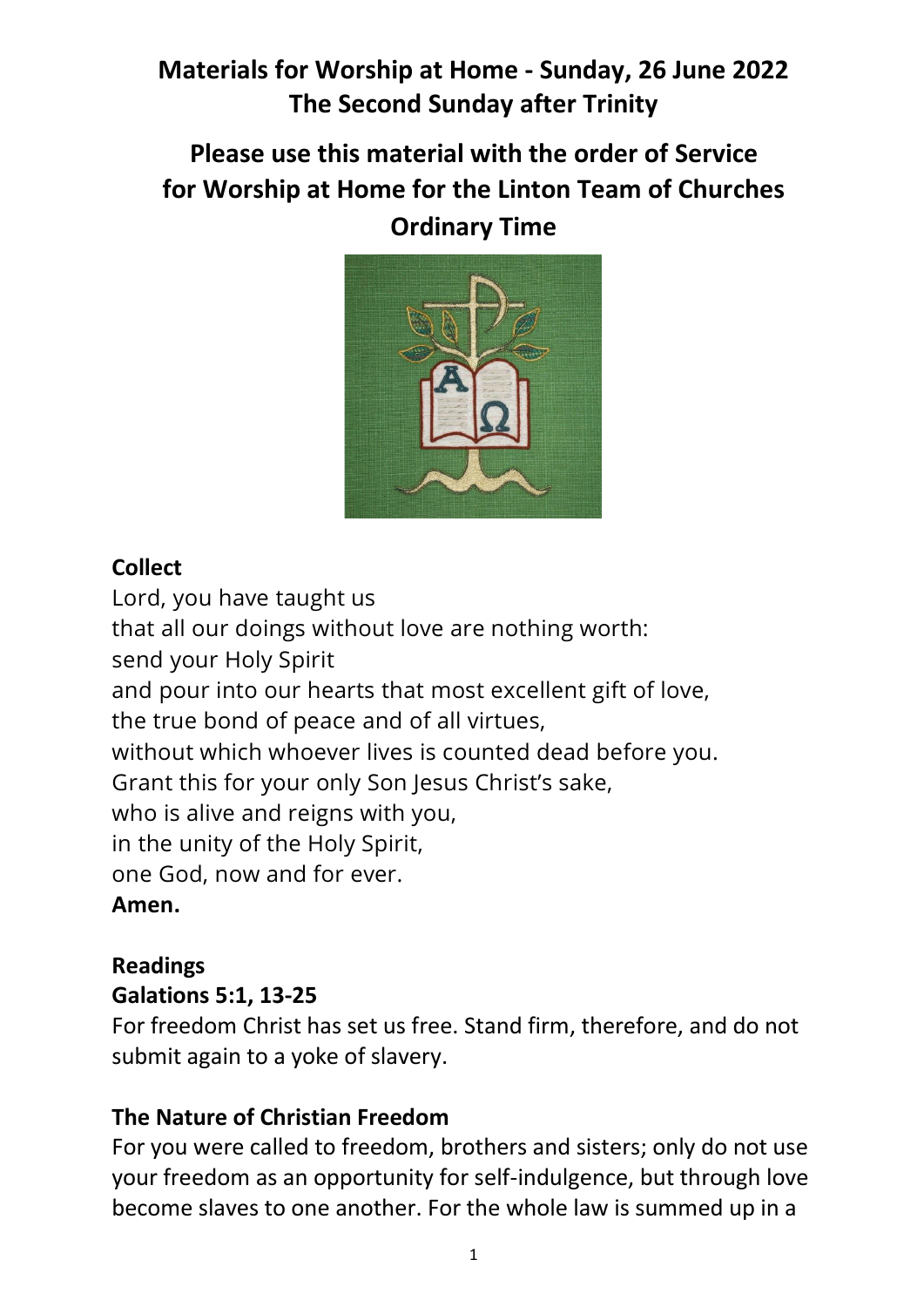single commandment, 'You shall love your neighbour as yourself.' If, however, you bite and devour one another, take care that you are not consumed by one another.

The Works of the Flesh

Live by the Spirit, I say, and do not gratify the desires of the flesh. For what the flesh desires is opposed to the Spirit, and what the Spirit desires is opposed to the flesh; for these are opposed to each other, to prevent you from doing what you want. But if you are led by the Spirit, you are not subject to the law. Now the works of the flesh are obvious: fornication, impurity, licentiousness, idolatry, sorcery, enmities, strife, jealousy, anger, quarrels, dissensions, factions, envy, drunkenness, carousing, and things like these. I am warning you, as I warned you before: those who do such things will not inherit the kingdom of God. The Fruit of the Spirit

By contrast, the fruit of the Spirit is love, joy, peace, patience, kindness, generosity, faithfulness, gentleness, and self-control. There is no law against such things. And those who belong to Christ Jesus have crucified the flesh with its passions and desires. If we live by the Spirit, let us also be guided by the Spirit. Let us not become conceited, competing against one another, envying one another.

## **Luke 9:51-end A Samaritan Village Refuses to Receive Jesus**

When the days drew near for him to be taken up, he set his face to go to Jerusalem. And he sent messengers ahead of him. On their way they entered a village of the Samaritans to make ready for him; but they did not receive him, because his face was set towards Jerusalem. When his disciples James and John saw it, they said, 'Lord, do you want us to command fire to come down from heaven and consume them?' But he turned and rebuked them. Then they went on to another village. Would-Be Followers of Jesus

As they were going along the road, someone said to him, 'I will follow you wherever you go.' And Jesus said to him, 'Foxes have holes, and birds of the air have nests; but the Son of Man has nowhere to lay his head.' To another he said, 'Follow me.' But he said, 'Lord, first let me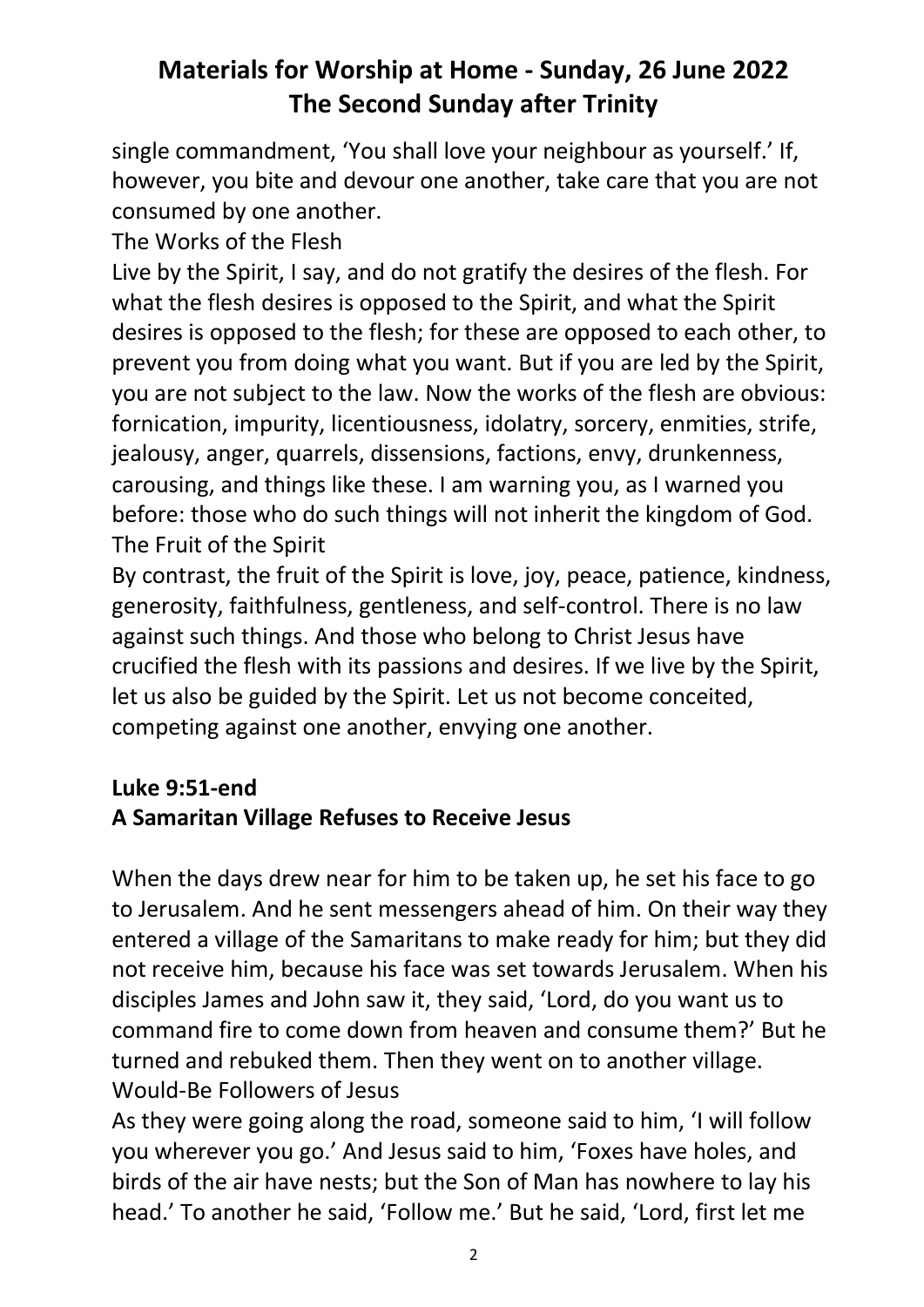go and bury my father.' But Jesus said to him, 'Let the dead bury their own dead; but as for you, go and proclaim the kingdom of God.' Another said, 'I will follow you, Lord; but let me first say farewell to those at my home.' Jesus said to him, 'No one who puts a hand to the plough and looks back is fit for the kingdom of God.'

### **Reflection (to follow)**

### **Eternal Father Strong To Save**

**1** Eternal Father strong to save Whose arm doth bind the restless wave Who bidd'st the mighty ocean deep Its own appointed limits keep O hear us when we cry to thee For those in peril on the sea

**2** O Saviour whose almighty word The winds and waves submissive heard Who walkedst on the foaming deep And calm amid its rage didst sleep O hear us when we cry to thee For those in peril on the sea

**3** O sacred Spirit who didst brood Upon the waters dark and rude And bid their angry tumult cease And give for wild confusion peace O hear us when we cry to thee For those in peril on the sea

**4** O Trinity of love and pow'r Our brethren shield in danger's hour From rock and tempest fire and foe Protect them whereso'er they go And ever let there rise to thee Glad hymns of praise from land and sea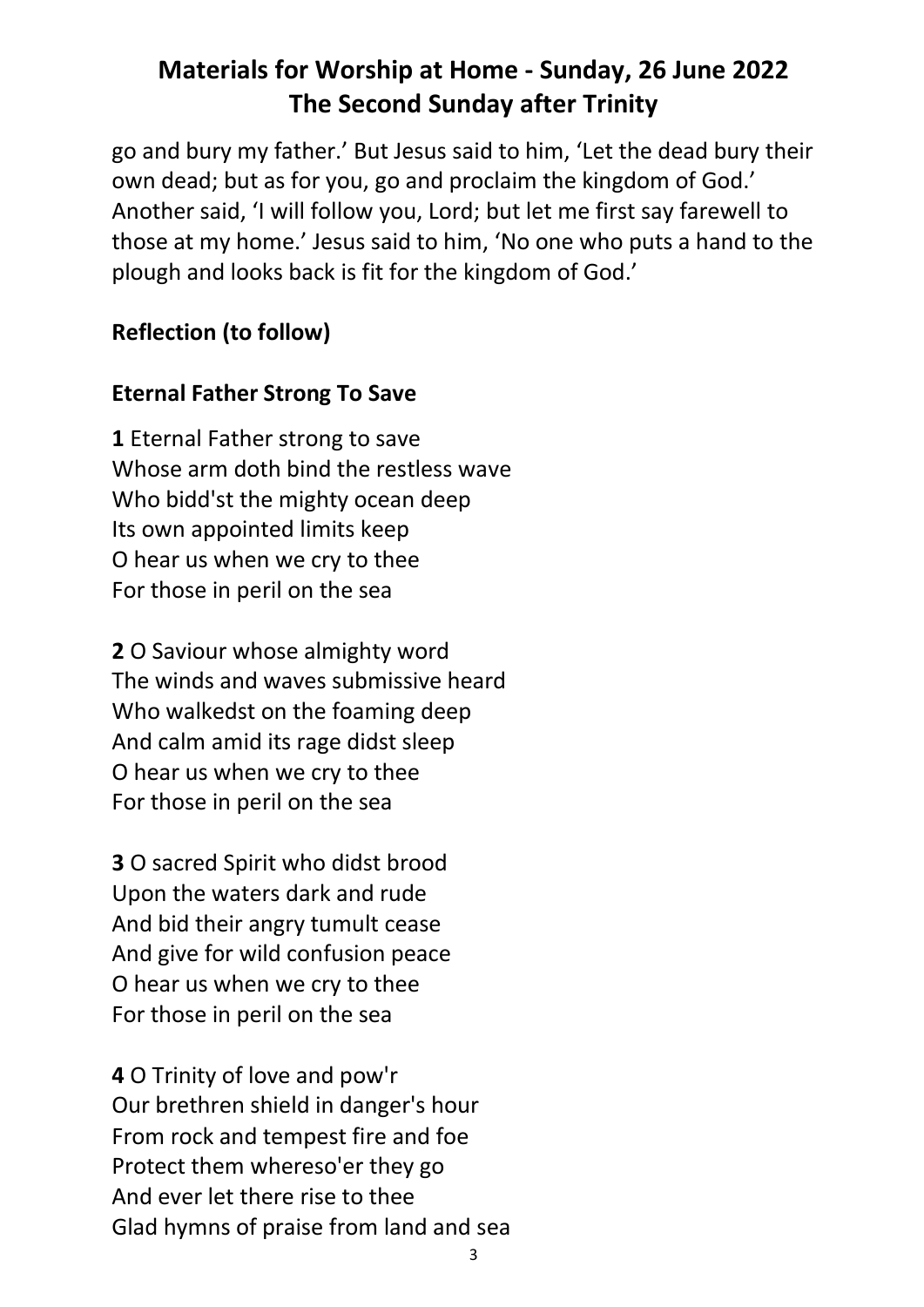### **Through All The Changing Scenes Of Life**

**1** Through all the changing scenes of life In trouble and in joy The praises of my God shall still My heart and tongue employ

**2** O glorify the Lord with me With me exalt His name When in distress to Him I called He to my rescue came

**3** The hosts of God encamp around The dwellings of the just His saving help He gives to all Who in His mercy trust

**4** O taste His goodness prove His love Experience will decide How blessed they are and only they Who in His truth confide

**5** Fear Him you saints and you will then Have nothing else to fear His service shall be your delight Your needs shall be His care

**6** To Father Son and Spirit praise To God whom we adore Be worship glory power and love Both now and evermore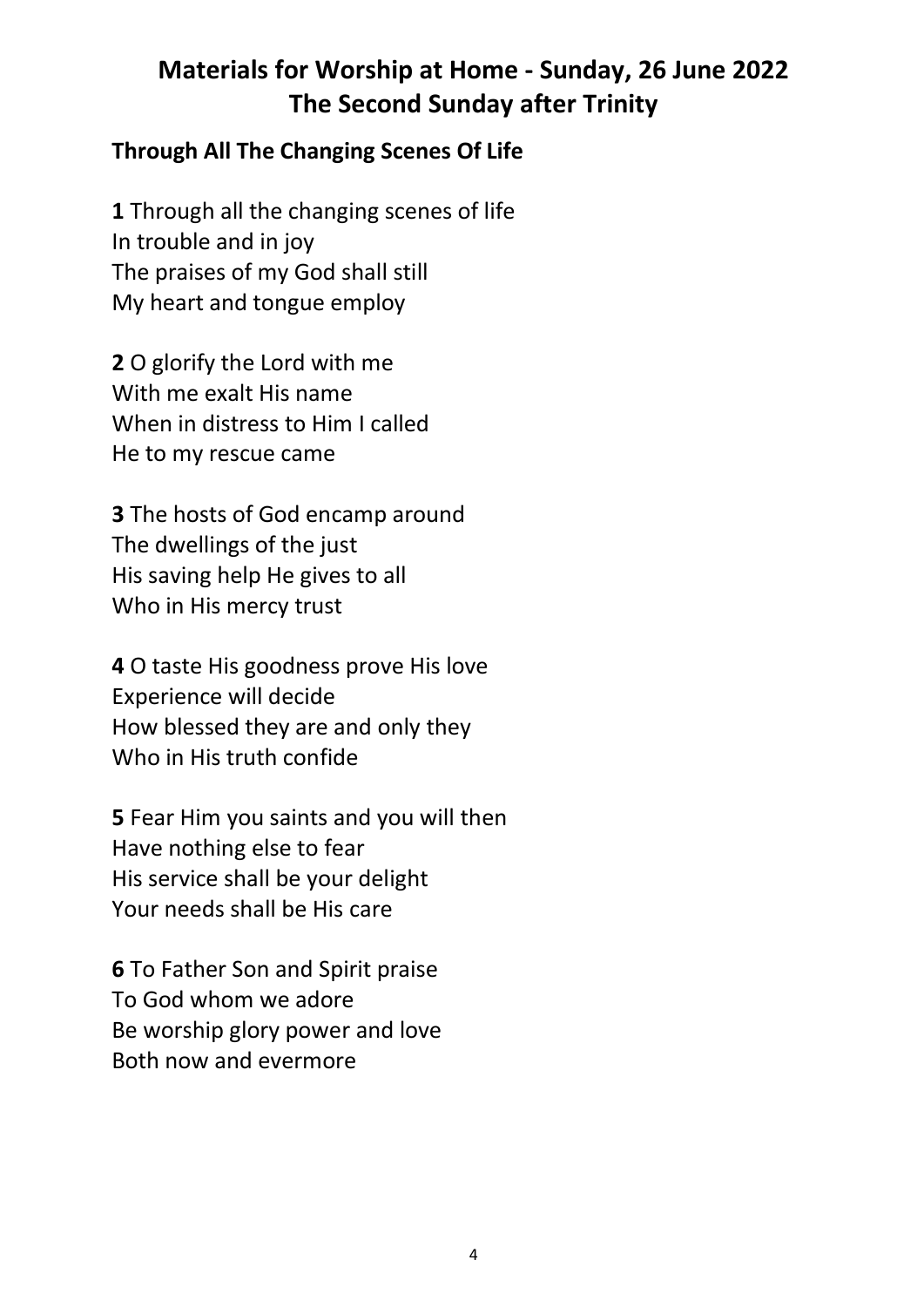#### **My Song Is Love Unknown**

**1** My song is love unknown My Saviour's love to me Love to the loveless shown That they might lovely be O who am I That for my sake My Lord should take Frail flesh and die

**2** He came from His blest throne Salvation to bestow But men made strange and none The longed-for Christ would know But O my Friend My Friend indeed Who at my need His life did spend

**3** Sometimes they strew His way And His sweet praises sing Resounding all the day Hosannas to their King Then Crucify Is all their breath And for His death They thirst and cry

**4** They rise and needs will have My dear Lord made away A murderer they save The Prince of Life they slay Yet cheerful He To suffering goes That He His foes From thence might free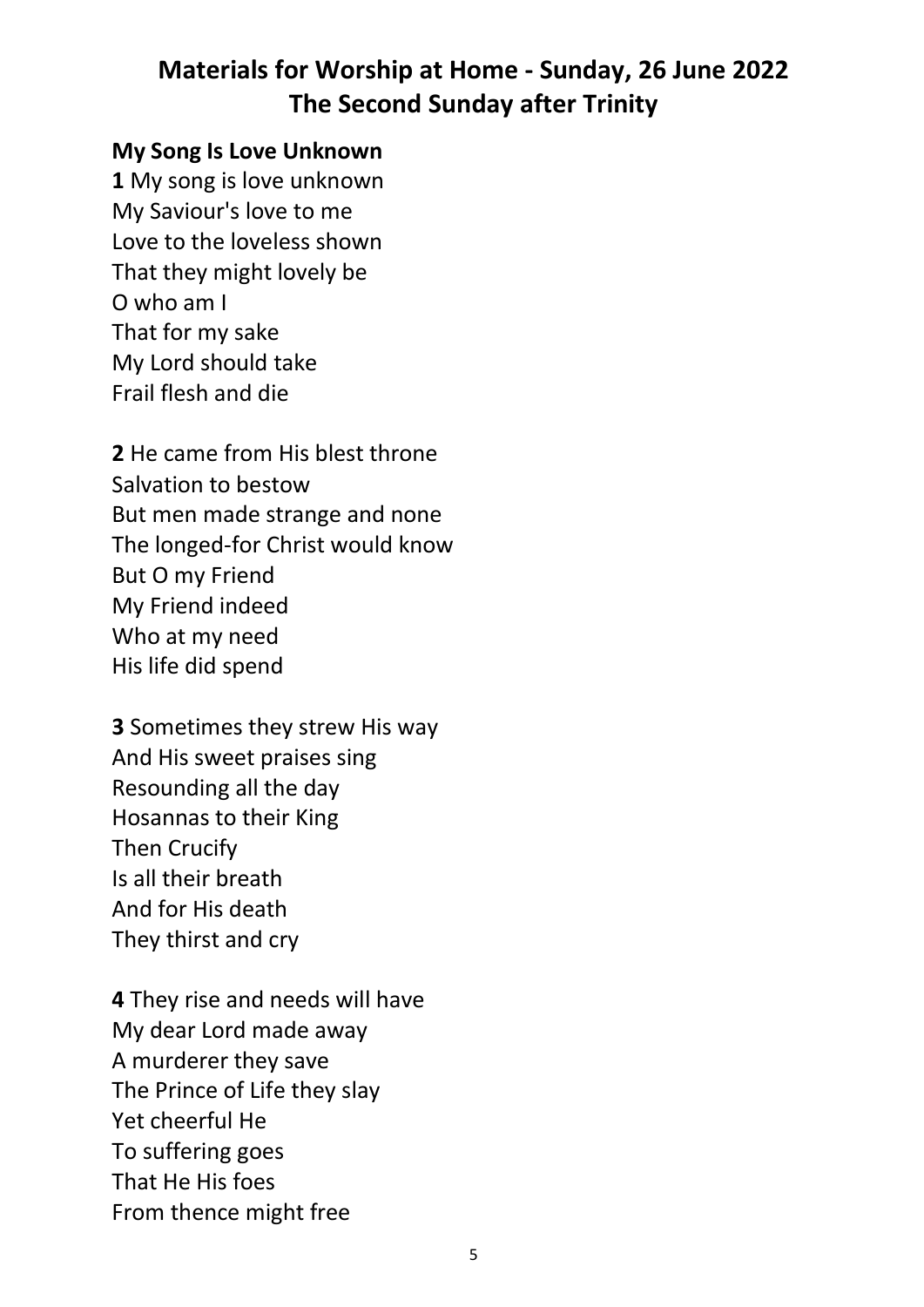**5** In life no house no home My Lord on earth might have In death no friendly tomb But what a stranger gave What may I say Heaven was His home But mine the tomb Wherein He lay

**6** Here might I stay and sing No story so divine Never was love dear King Never was grief like Thine This is my Friend In whose sweet praise I all my days Could gladly spend

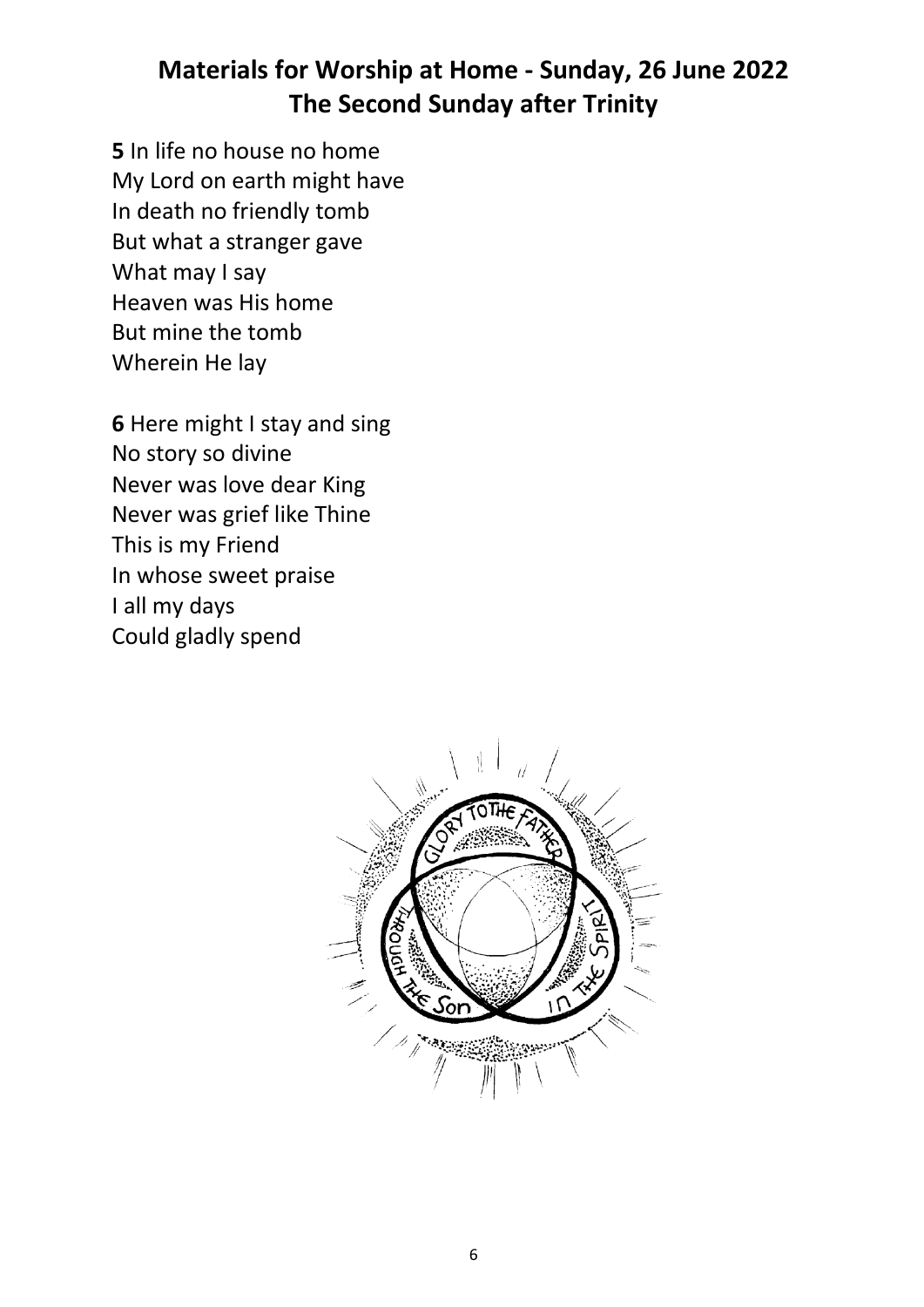#### **The Summons**

**1** Will you come and follow Me If I but call your name Will you go where you don't know And never be the same Will you let My love be shown Will you let My name be known Will you let My life be grown In you and you in Me

**2** Will you leave yourself behind If I but call your name Will you care for cruel and kind And never be the same Will you risk the hostile stare Should your life attract or scare Will you let Me answer prayer In you and you in Me

**3** Will you let the blinded see If I but call your name Will you set the prisoners free And never be the same Will you kiss the leper clean And do such as this unseen And admit to what I mean In you and you in Me

**4** Will you love the you you hide If I but call your name Will you quell the fear inside And never be the same Will you use the faith you've found To reshape the world around Through My sight and touch and sound In you and you in Me